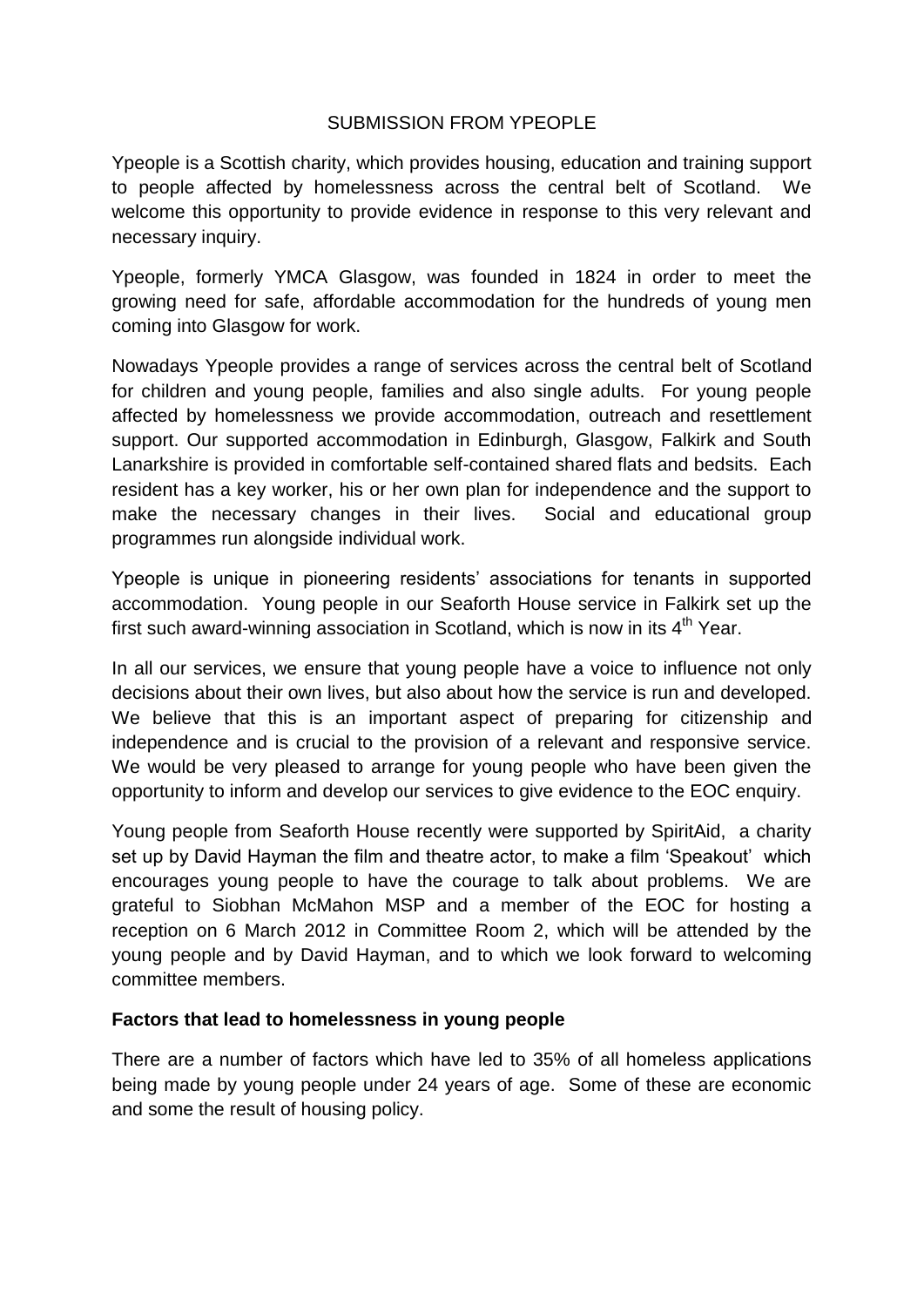# **Economic**

There is a presumed dependency of 16-18/24 year olds but they have no legal entitlement to parental support beyond the age of 16 years. There is also no entitlement to benefits for 16 – 18 year olds who are not in full time education. However parents who are themselves reliant on benefits are not able to claim for these young people as there is a presumed capacity to work. Therefore they are treated as dependents, but often have no-one to depend upon.

Where young people are entitled to claim benefits – if they have been abandoned or rejected by their parents, are orphans, or if they themselves have dependent children - the benefit that they can claim is set at a lower level than for adults, whatever the actual circumstances of the young person.

Most young people over 19 years who are in full time further education or who are in higher education are not entitled to income support or housing benefit, regardless of whether they have families to support them. This prevents already disadvantaged young people from pursuing education and training.

# **Housing shortage**

There is a shortage of affordable housing in all sectors, including in social rented housing. The introduction of right to buy legislation in 1979 had a substantial impact on the profile of Scottish housing. Over the years, nearly half a million public sector properties have been sold in Scotland under the Right to Buy scheme. Recent years have seen a rise in social house new builds, but at nowhere near matching the stock that has been lost. Most recently the economic crisis has led to a sharp fall off in private sector new builds. This housing shortage affects young people as it leads to overcrowding and to tensions within families. Priority is given to homeless applicants to access those properties that do become available, as councils are not allowed to house people into overcrowding situations. Therefore larger families with three or more children can remain stuck in two and three bedroom accommodation with no hope of rehousing.

Overcrowding causes huge tensions, particularly in families with teenage or young adult children. These tensions are exacerbated by youth unemployment. However young people in college or in work are also adversely affected.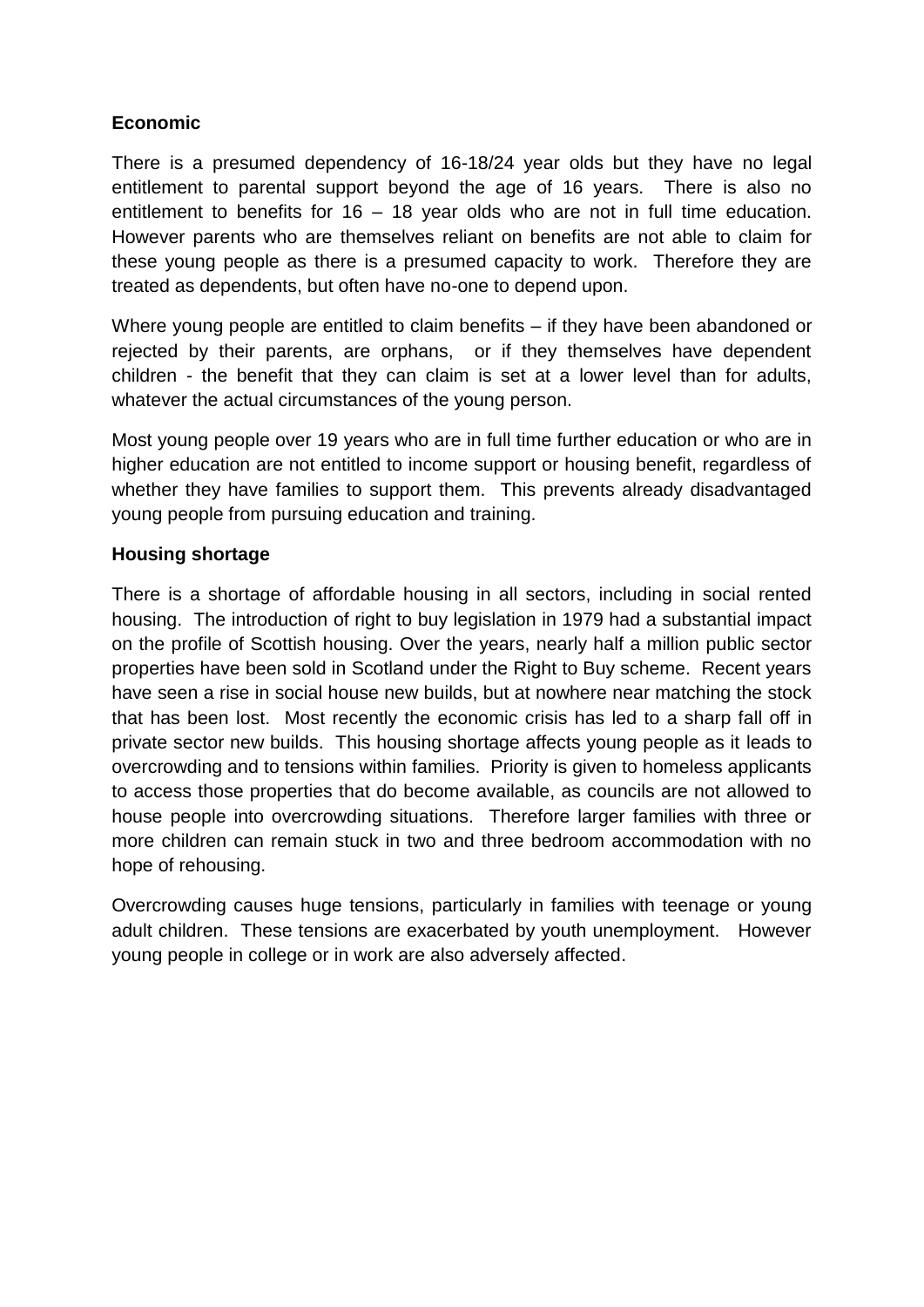# **Social/emotional circumstances**

Young people need strong family support during turbulent teenage years. Many families who struggle financially are not able to provide this support consistently. It is just at this point when the education, health, and benefits system backs off from supporting families to support their young people.

For the most difficult years, there are the least services and support available to parents and families.

In some families, alcohol abuse and violence by parents can cause home life to be intolerable and unsafe for some young people, and they will chose to leave home at very early ages of 16 and 17 years.

## **Looked after young people.**

While young people who have been looked after are entitled to be accommodated by the council, in practice the accommodation and support that they are offered is often the same minimal financial and accommodation as that offered to homeless young people. Without proper support, they do not manage to sustain tenancies, college or work placements, manage budgets, or manage relationships.

#### **Perverse and unintended consequences**

If homelessness is the only route to obtaining social rented housing, this provides a perverse incentive to have to be declared homeless in order to become eligible for housing. This puts a strain on the homeless accommodation supply, brings young people into contact with older people who may have a range of serious problems, and removes them from familiar neighbourhoods and positive family and community supports.

Young people with dependent children can access housing and benefits which other young people cannot. While these rights are necessary and should not be taken away, this creates a perverse incentive to very early parenthood in order to secure housing and benefits, or even continuation of education.

#### **What we need more of**

- Mediation to help families work out their difficulties and prevent unplanned breakdown
- Financial support for low income families to provide for dependent young people
- Planned routes into suitable accommodation for young people without them having to 'go homeless' for months in order to be eligible
- A much greater supply of supported accommodation for young people to act as a 'half way house' between family and independence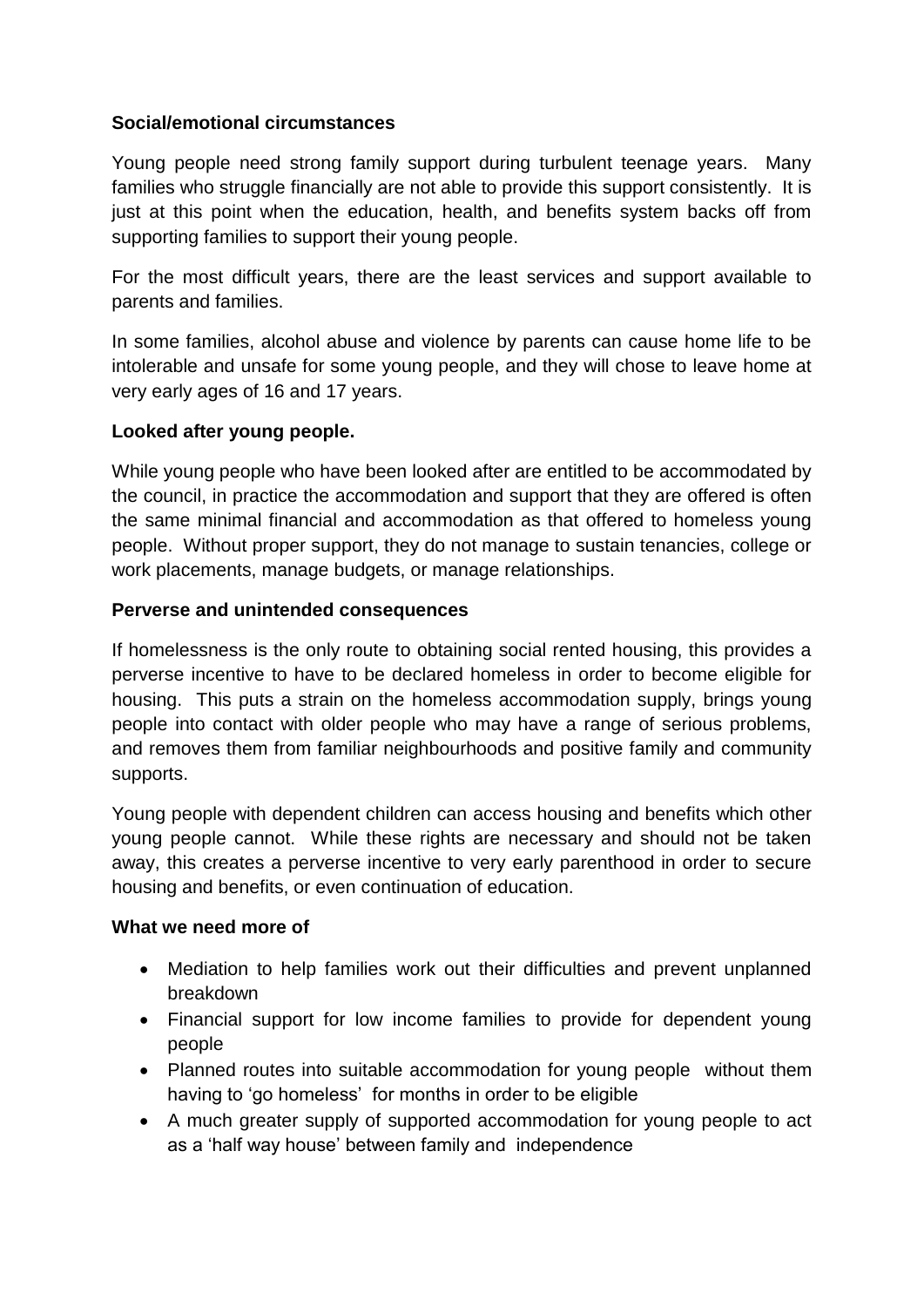Greater financial support for young people to complete training and education. This would mean less tension in the family home, lower numbers of young people having to leave home as a result, and also increase educational attainment, and the number of young people with vocational qualifications.

# **Some stories from Ypeople about young people affected by homelessness**

### **Prevention is cheaper than homelessness**

The economic, social and personal cost of these young people becoming homeless is much greater than the cost of preventive services and support would have been when it was first needed. Names and locations have been changed in order to protect confidentiality.

## **Ruth's story**

Ruth was 15 when her single-parent mother died. Her older sister took her to live with her family of four in their three-bedroom house. Her sister and her husband were told that the only support they could claim was guardian's allowance of £14.75 per week in addition to basic child benefit of £13.20p.w. This put strain on the family finances. Extras such as cinema trips, dancing classes, family outings, including an annual family holiday all became difficult. There was resentment about this and Ruth heard a lot of grumbles from her brother in law, and from her 12 year old niece who had to share her room. By the time Ruth left school, tensions and arguments had become too much. Social services refused to help, saying it was a family matter and not a child protection concern. When Ruth was 16, she was left at home alone while the rest of the family went on holiday. She had a party. Result – house wrecked relationships at rock bottom. Ruth's sister packed her bags and took her to the social work department, who sent her to the homeless service, who provided emergency bed and breakfast accommodation, and referred her to Ypeople.

When she came to Ypeople's Branston Court service in Maryhill we supported her to get back into college and helped her to plan for a future – and to mend some fences with her sister. However, regardless of actual circumstances, Ruth will be regarded as partially dependent on adult support for living expenses. If she works to support herself she will not be entitled to the adult minimum wage, but will have to pay the same rent and other expenses as an adult. If she can't find work, she will have to live on the lower rate young person's benefits which assume dependency on family. Working or not, housing benefit will be unlikely to cover her full rent.

#### **Jamie's story**

Jamie is the youngest of three children and the only boy. His father left when he was 12 and started a new family. His mother had to have treatment for cancer and after this she became frightened to leave the house, so when Jamie started getting into trouble at school she did not respond to letters. He was excluded from school and